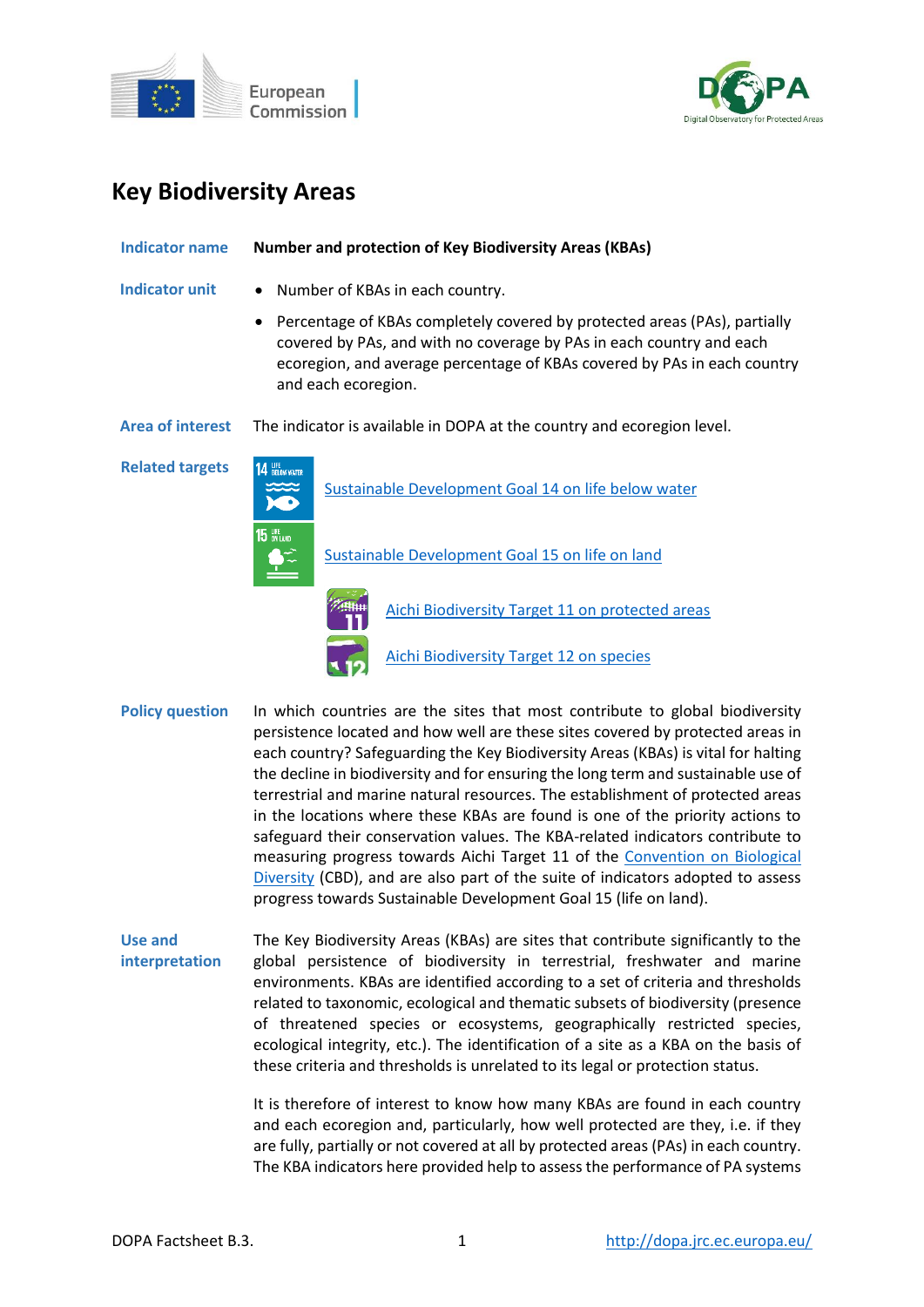in covering these important sites for biodiversity, and to suggest potential regions or countries where the strategic expansion of the PA networks, or other relevant conservation efforts, can more significantly contribute to an improved conservation of global biodiversity, among other potential uses (Dudley *et al.,* 2014).

| Key Biodiversity Areas                              |                                                        |                                                                |                                                      |                                                                 |
|-----------------------------------------------------|--------------------------------------------------------|----------------------------------------------------------------|------------------------------------------------------|-----------------------------------------------------------------|
| Number and protection of Key Biodiversity Areas     |                                                        |                                                                |                                                      |                                                                 |
| <b>KBAs in country</b><br>Number of KBAs in country | <b>KBAs fully protected</b><br>More than 98% protected | <b>KBAs partially protected</b><br>Between 2 and 98% protected | <b>KBAs not protected</b><br>Less than 296 protected | <b>KBAs average protection</b><br>Average protection in country |
| 74                                                  | 15                                                     | 22                                                             |                                                      | 36.48%                                                          |

**Figure 1.** KBA indicators for an example country as shown in DOPA Explorer, reporting the total number of KBAs in the country, the number of KBAs with different protection levels (full protection, partial protection, no protection) and the average value of the percentage of each KBA that is covered by protected areas in the country.

**Key caveats** Areas not identified as KBAs are not necessarily of lesser importance. For some regions, current limitations on capacity and technology may not have yet allowed to compile the quantitative data necessary to assess if the criteria and thresholds for defining a site as KBA are met. In addition, other areas, which do not meet the global criteria and thresholds set for defining global KBAs may be important for other reasons, such as regional or national significance for biodiversity, sites considered to be important at global, regional or national levels for other reasons different from just biodiversity (e.g. maintaining productivity, ecosystem services, aesthetics or cultural heritage), and seascapes or landscapes important for the persistence of biodiversity beyond the site scale (IUCN, 2016).

> The KBA criteria have quantitative thresholds to ensure that site identification is transparent, objective and repeatable, but the availability of high-quality data differs significantly between different taxonomic groups and regions, and there is unavoidable uncertainty and potential for some degree of error in the estimates used to define a KBA.

> KBAs are sites of importance for the global persistence of biodiversity, but this does not necessarily imply that a specific conservation action, such as protected area designation, is required. Other management systems or other area-based conservation measures different from PAs may have proved effective in conserving these sites, or may be implemented for this purpose. On the other hand, it is often desirable to incorporate other data and criteria into priority setting and decision making, such as conservation cost, opportunity for action, connectivity and importance for conserving evolutionary history. KBAs thus do not necessarily equate to conservation priorities but are one of the valuable information sources for informing systematic conservation planning and priority setting, among other potential uses (Dudley *et al.* 2014; IUCN, 2016).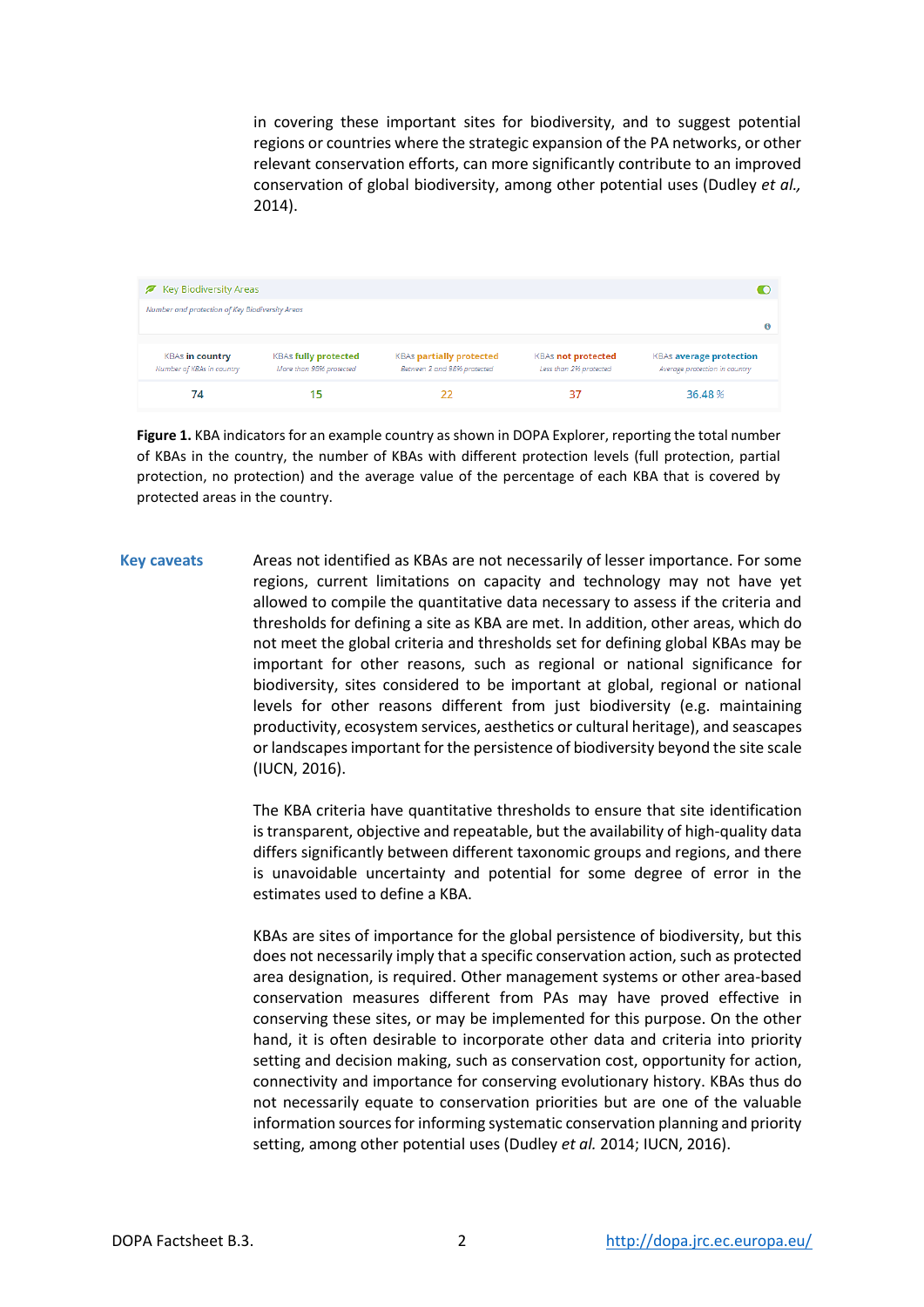**Indicator status** The average percentage of KBAs covered by protected areas is an official [SDG](https://unstats.un.org/sdgs/indicators/)  [indicator](https://unstats.un.org/sdgs/indicators/) and is also one of the indicators recognized by the CBD mandated [Biodiversity Indicators Partnership](http://www.bipindicators.net/) (BIP) under [Aichi Target 11](http://www.cbd.int/sp/targets/rationale/target-11/)

## **Available data and resources**

- **Data available** DOPA Explorer provides the number and protection of KBAs at the country and ecoregion level. The tool makes it possible to visualize the locations of the KBAs but without their exact borders following the conditions of the associated data license.
- **Data updates** Planned annually.
- **Codes** Calculated using standard GIS operations involving vector and raster data.

## **Methodology**

**Methodology** Sites defined as KBAs meet one or more of 11 criteria, clustered into five categories (threatened biodiversity, geographically restricted biodiversity, ecological integrity, biological processes, irreplaceability) as further described by IUCN (2016). KBAs include Important Bird and Biodiversity Areas (IBAs) identified by BirdLife International using data on birds, Alliance for Zero Extinction (AZE) sites holding the last remaining population of one or more Critically Endangered or Endangered species, and KBAs for a range of vertebrate, invertebrate and plant taxa identified through hotspot ecosystem profiles supported by the Critical Ecosystem Partnership Fund. KBAs are identified by the KBA Partnership, comprising BirdLife International, IUCN, Amphibian Survival Alliance, Conservation International, Critical Ecosystem Partnership Fund, Global Environment Facility, Global Wildlife Conservation, NatureServe, Royal Society for the Protection of Birds, Wildlife Conservation Society, and World Wildlife Fund.

> The KBA indicators shown in DOPA Explorer only consider the KBAs that are reported in the World Database of Key Biodiversity Areas with defined polygon geometries (the KBAs that are defined as points are excluded). Both marine and terrestrial KBAs have been considered in the number and protection statistics of KBAs reported in DOPA Explorer.

> The total number of KBAs in each country was obtained from the information available in the World Database of Key Biodiversity, while the total number of KBAs in each ecoregion was obtained through GIS spatial intersection of KBAs with ecoregions. Each of the considered KBAs was overlaid with the global protected area (PA) layer to determine its level of protection, i.e. the percentage of the KBA surface that is covered by PAs. The average value of the protection level of each of the KBAs in a country or an ecoregion was then calculated. Finally, these results allowed reporting the number of KBAs in each country and ecoregion that fell into three different categories based on the protection level: fully protected (at least 98% of the KBA area is covered by PAs), partially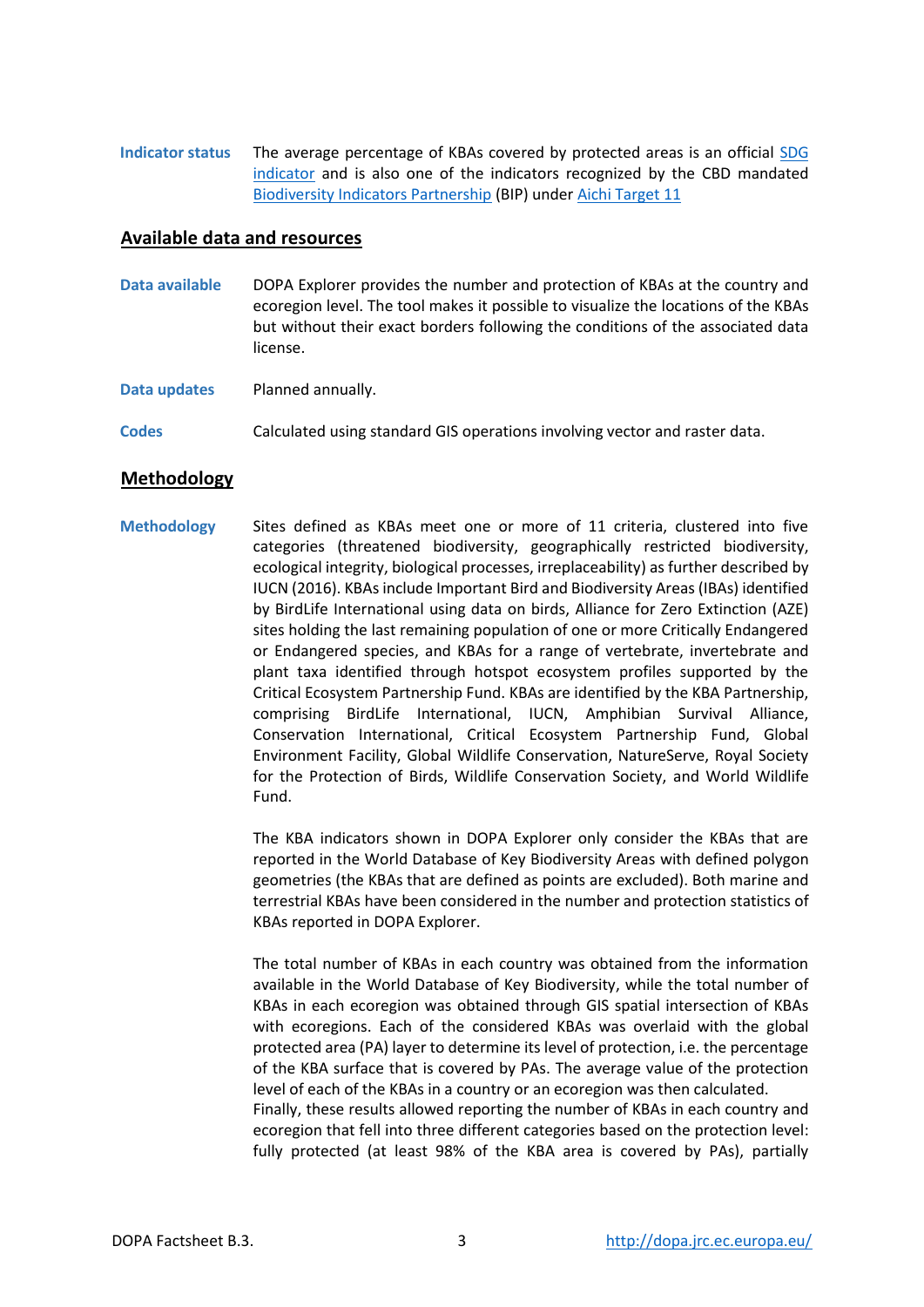protected (between 2% and 98% of the KBA area is covered by PAs), and not protected (less than 2% of the KBA area is covered by PAs).

These thresholds are used to avoid reporting some protection, or lack of full protection, in the presence of small differences that may arise from differences in the scale or level or detail in the delineation of the boundaries of KBAs and PAs in different source maps, rather than from differences in the actual location of these areas on the ground. Also, we computed the average percentage of KBAs covered by PAs in each country and each ecoregion.

The PA layer used to determine the KBA protection levels was derived from the World Database on Protected Areas (WDPA) and excluded, following current practice, the UNESCO Man and Biosphere Reserves, as many of their buffer areas do not meet the IUCN's protected area definition (UNEP-WMC & IUCN, 2016). PAs that are proposed (but not yet fully designated or established) and PAs recorded as points without a reported area in the WDPA were also excluded. In addition, all overlaps between different PA records were removed, before overlaying with the KBAs, to avoid double counting.

**Input datasets** The method described above uses the following input datasets:

#### Key Biodiversity Areas

- World Database of Key Biodiversity Areas(September 2020 version), managed by BirdLife International on behalf of the KBA Partnership
	- o [http://www.keybiodiversityareas.org](http://www.keybiodiversityareas.org/)

#### Protected Areas

- WDPA of January 2021 (UNEP-WCMC & IUCN, 2021)
	- o Latest version available from[: www.protectedplanet.net](http://www.protectedplanet.net/)

#### Terrestrial Ecoregions of the World

- TEOW (Olson *et al.*, 2001)
	- o Latest version available from: [https://www.worldwildlife.org/publications/terrestrial-ecoregions-of](https://www.worldwildlife.org/publications/terrestrial-ecoregions-of-the-world)[the-world](https://www.worldwildlife.org/publications/terrestrial-ecoregions-of-the-world)

#### Marine Ecoregions of the World

The marine ecoregions are the Marine Ecoregions Of the World (MEOW) and the Pelagic provinces of the world (PPOW)

- MEOW (Spalding *et al.*, 2007)
	- o Latest version available from: [https://www.worldwildlife.org/publications/marine-ecoregions-of-the](https://www.worldwildlife.org/publications/marine-ecoregions-of-the-world-a-bioregionalization-of-coastal-and-shelf-areas)[world-a-bioregionalization-of-coastal-and-shelf-areas](https://www.worldwildlife.org/publications/marine-ecoregions-of-the-world-a-bioregionalization-of-coastal-and-shelf-areas)
- PPOW (Spalding *et al.*, 2012)